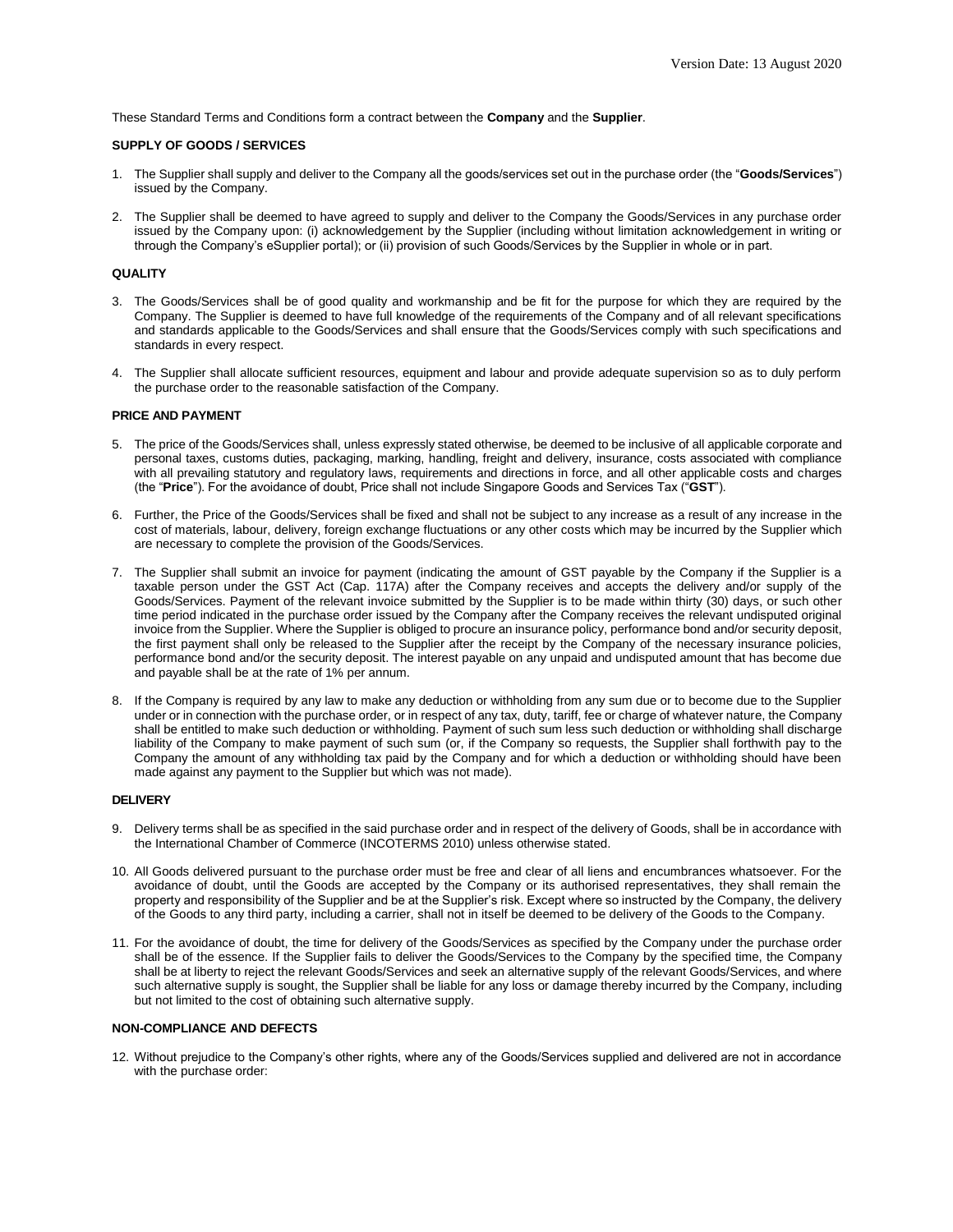- (i) the Company may instruct the Supplier to repair and/or replace the relevant Goods/Services at no additional cost to the Company, and the Supplier shall comply with any such instruction within the time specified by the Company; and/or
- (ii) in respect of the Goods, the Company may reject the relevant Goods, in which event the rejected Goods shall remain at the sole risk of the Supplier. Upon receiving notice of the rejection, the Supplier shall remove the rejected Goods within such time as may be specified by the Company, failing which the rejected Goods shall be removed and/or disposed of by the Company and the Supplier shall be liable for any loss, expense or damage thereby incurred or suffered by the Company.
- 13. Notwithstanding Clause 12, and without prejudice to the Company's other rights, where any of the Goods/Services supplied and delivered are not in accordance with the purchase order, the Company shall be at liberty to seek an alternative supply of the relevant Goods/Services, and where such alternative supply is sought, the Supplier shall be liable for any loss or damage thereby incurred by the Company, including but not limited to the cost of obtaining such alternative supply.

# **PACKAGING**

14. The Goods shall be packed and marked in a proper manner and in accordance with any relevant specifications and standards and/or in accordance with any instructions of the Company.

### **COMPLIANCE WITH LAWS, BUSINESS PRINCIPLES, AND STANDARDS**

- 15. The Supplier shall, at its own cost and expense, comply with and give all notices required by any law, by-law, regulations, codes and standards (including but not limited to the Casino Control Act (Cap. 33A) and the Casino Control (Casino Contracts) Regulations 2010, where applicable) that may from time to time be applicable to the performance of the purchase order by the Supplier. The Supplier shall notify the Company promptly and in no event longer than 48 hours after becoming aware of the termination or cessation of employment of any of its employees holding a security pass issued by the Company, including without limitation any contractor pass to enter the Resorts World Sentosa casino (the "**RWS Casino**"). The Supplier shall also ensure that it and any of its agents, employees, representatives, subcontractors, sub-suppliers and/or servants who enter the RWS Casino without paying an entry levy, for the purpose of providing the Goods and/or performing the Services, shall not take part in any gaming in the RWS Casino. The Supplier shall ensure its employees have a valid Category C2 Special Employee license issued by CRA to perform any functions of a special employee, as defined in the Casino Control Act (Cap. 33A) and the Casino Control (Licensing of Special Employees) Regulations 2009, in or in relation to the casino.
- 16. Without prejudice to the Supplier's obligations under Clause 15, the Supplier shall provide such information as may be required and/or notified by the relevant competent authorities. The Supplier shall also promptly notify the Company of any changes in the Supplier's company name, registered address, business address and/or any such information as may be required and/or notified by the Company to the Supplier from time to time.

## **LIQUIDATED DAMAGES**

17. Where stated in the purchase order that liquidated damages are applicable, the Supplier agrees that the Company shall be entitled to liquidated damages in the event of any non-compliance with the purchase order. The parties accept and acknowledge that the liquidated damages represent a reasonable and genuine pre-estimate of the loss or damage likely to be incurred by the Company as a result of the Supplier's failure to comply with the purchase order. In the event that the Company, for whatever reason, elects not to recover or is not entitled in law to the liquidated damages, the Company shall remain entitled to recover such loss, expense, costs and/or damages as it would have been entitled to under common law as if the provisions in the purchase order relating to the payment of the liquidated damages had not formed part of the purchase order. The Supplier's liability to pay to the Company such loss, expense, costs and/or damages shall not be limited in any way whatsoever by the amount of liquidated damages for which the Supplier may otherwise have been liable.

#### **INDEMNITY**

18. The Supplier shall indemnify the Company and its directors, officers, employees, affiliates, subsidiaries, and/or agents against any liability incurred by the Company to any person, and against all claims, damages, costs, expenses, fees, fines, penalties, charges and/or sanctions in connection with and/or imposed by any law, regulations, codes and standards and/or any competent authorities, made against and/or incurred by the Company and its directors, officers, employees, affiliates, subsidiaries, and/or agents by reason of any negligence, default or breach by the Supplier or its partners, directors, agents, employees, representatives, contractors and/or suppliers arising out of or in respect of the performance of the purchase order.

#### **ACCESS**

19. The Supplier shall at all reasonable times permit the Company and/or its duly authorised representatives and/or agents and/or servants access to all workshops and other places where the Goods are manufactured, prepared or stored for the purpose of inspecting the same.

#### **SUB-CONTRACTING /ASSIGNMENT**

- 20. The Supplier shall not sub-contract the whole or any part of the supply and delivery of the Goods/Services to any other person without the written consent of the Company.
- 21. The Supplier shall not assign any of its rights, interests or benefits under the purchase order or any part thereof (including the right to receive monies) to any person without the prior written consent of the Company and any assignment made in contravention of this Clause shall not bind the Company.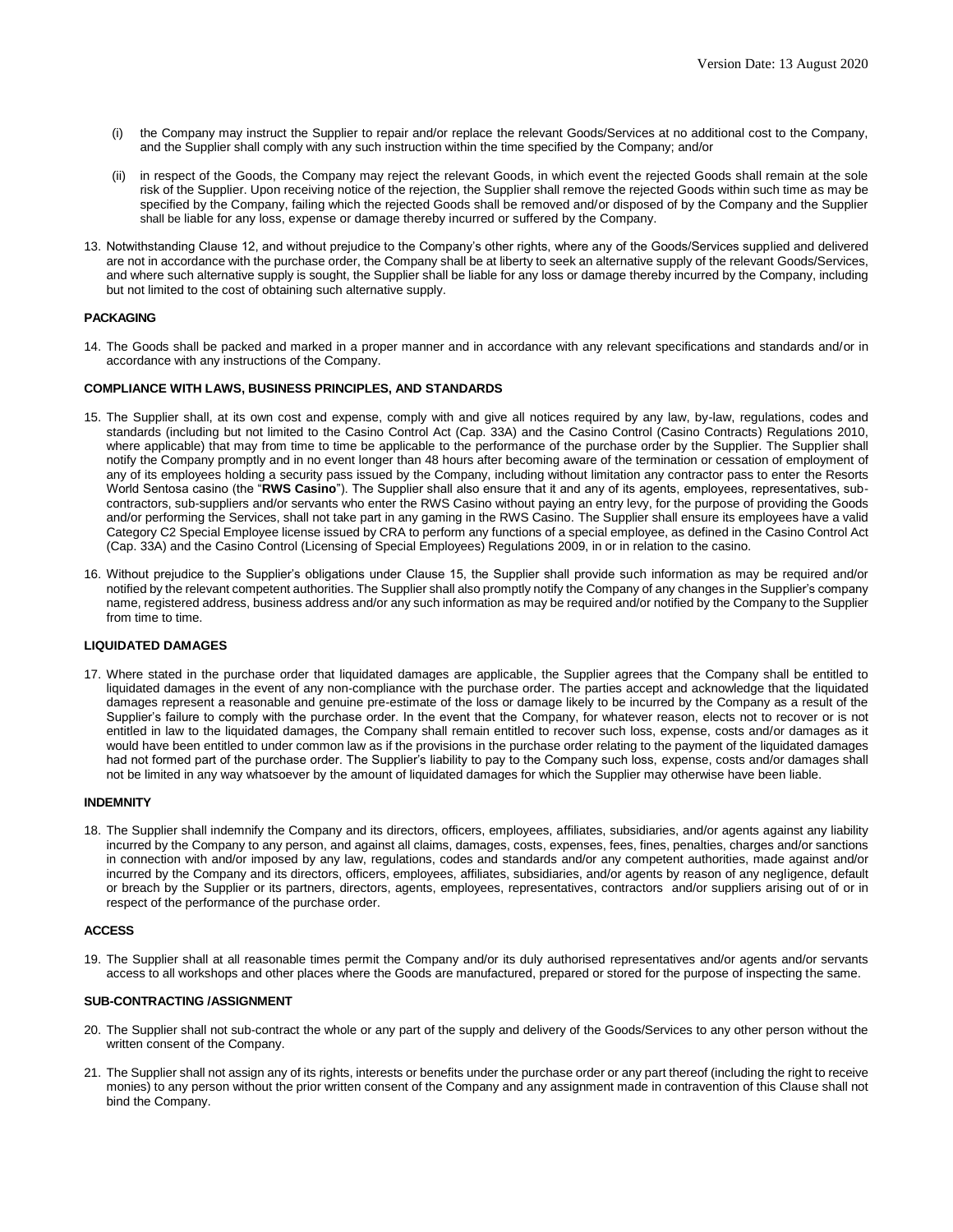## **VARIATIONS**

- 22. The Company shall be entitled at any time, to issue orders to vary any part of the Goods/Services to be supplied and delivered (which shall include the right to omit any part of the Goods/Services, and to engage other suppliers to perform such part of the Goods/Services), including but not limited to the quantity and/or specifications of the Goods, or order any change to the Goods/Services that may be required by the Company.
- 23. Where an order for variation is issued by the Company, the Supplier shall advise the Company on any time and/or cost implications, together with all necessary supporting evidence and information required by the Company that may result from such order within seven (7) days of the date of the variation order.
- 24. The Company shall pay the Supplier for any such variation, and the amount payable shall be agreed to by the parties, failing which, the applicable unit cost of the Goods/Services as specified in the purchase order, or the prevailing industry rates (whichever lower) shall apply.

## **INSURANCE**

25. The Supplier shall, at its own cost and expense, take out and maintain such insurance(s) necessary to cover its liabilities under the purchase order, including but not limited to public and products liability, for an amount of not less than Singapore dollars one million (SGD1,000,000) in respect of any one occurrence, and shall name the Company as Additional Insured and incorporate provisions on cross liability. The terms of any insurance or the amount of any cover shall not relieve the Supplier of any of its liabilities under the purchase order.

#### **TERMINATION**

- 26. The Company may at any time and for any reason terminate the purchase order upon giving a fourteen (14) day prior written notice to the Supplier, and the termination shall take effect from the date stipulated in such written notice.
- 27. Without prejudice to Clause 26 above and/or to any other rights or remedies available to the Company under general law, the Company shall have the right to immediately terminate the purchase order by written notice to the Supplier:
	- if the Supplier fails to rectify the breaches of the Supplier's obligations under the purchase order within seven (7) days of the Company sending a notice in writing to the Supplier specifying the breach(es) and the Company's intention to terminate the Supplier's appointment under the purchase order unless the breach(es) is/are rectified within the time limit stipulated; and/or
	- (ii) if the Supplier commits an act of bankruptcy or become bankrupt or insolvent or enter into any agreement of composition or deed of arrangement with the Supplier's creditors or if being a company, a winding up order is made or if a receiver or manager of the Supplier's undertaking is appointed or possession taken or execution levied by creditors or debenture holders or under a floating charge or if a judicial manager is appointed or if the Supplier are subject to any analogous proceedings outside of Singapore.
- 28. Upon receiving the Company's written notice of termination, the Supplier shall immediately:
	- stop all work under the purchase order; and
	- (ii) notify its sub-suppliers, sub-contractors and/or agents in writing to do the same.
- 29. Upon termination of the purchase order under Clause 26, the Supplier shall be entitled to be reimbursed for the actual costs incurred up to and including the date of termination, which shall be limited to such costs that are properly incurred and consistent with such deliveries that have been ordered by the Company and in accordance with recognized accounting principles. For the avoidance of doubt, save for the actual costs incurred by the Supplier as aforesaid, the Supplier shall not be entitled to claim for any other losses, damages costs or expenses, including loss of profit, that may be incurred by the Supplier as a result of such termination.
- 30. The Company may use any of the Goods supplied and delivered by the Supplier up to the time of termination and shall have a lien over those Goods and may sell any of the same and apply the proceeds of sale in or towards the satisfaction of any sums due or becoming due to it from the Supplier under the purchase order.
- 31. The Supplier acknowledges and agrees that upon the receipt of a written notice served by any competent authorities requiring the purchase order to be suspended or terminated within the time specified in the notice, the purchase order shall be automatically so suspended or terminated immediately without prejudice to any rights that the Company may have against the Supplier before the date of such termination.

#### **CONFIDENTIALITY**

- 32. The Supplier undertakes and shall ensure its partners, directors, agents, employees, representatives, sub-contractors, sub-suppliers and/or servants undertake to treat as confidential, all information which comes into its or their possession pursuant to or as a result of or in the performance of the purchase order. The Supplier shall not and shall ensure that its partners, directors, agents, employees, representatives, sub-contractors, sub-suppliers and/or servants do not, without the written permission of the Company, disclose any such confidential information mentioned in this Clause 32 herein to any third party.
- 33. Without the prior written approval of the Company, the Supplier will not discuss the purchase order or its relationship to the Company with any branch of the media (including, without limitation, the posting of any information thereof on the internet) or with any third party nor will they furnish any information (including without limitation written materials, photographs, audio tapes or discs, video tapes or discs, computer programs or data, CD-ROMs, drawings or sketches) relating to the Company to any media entity (including, without limitation, the posting of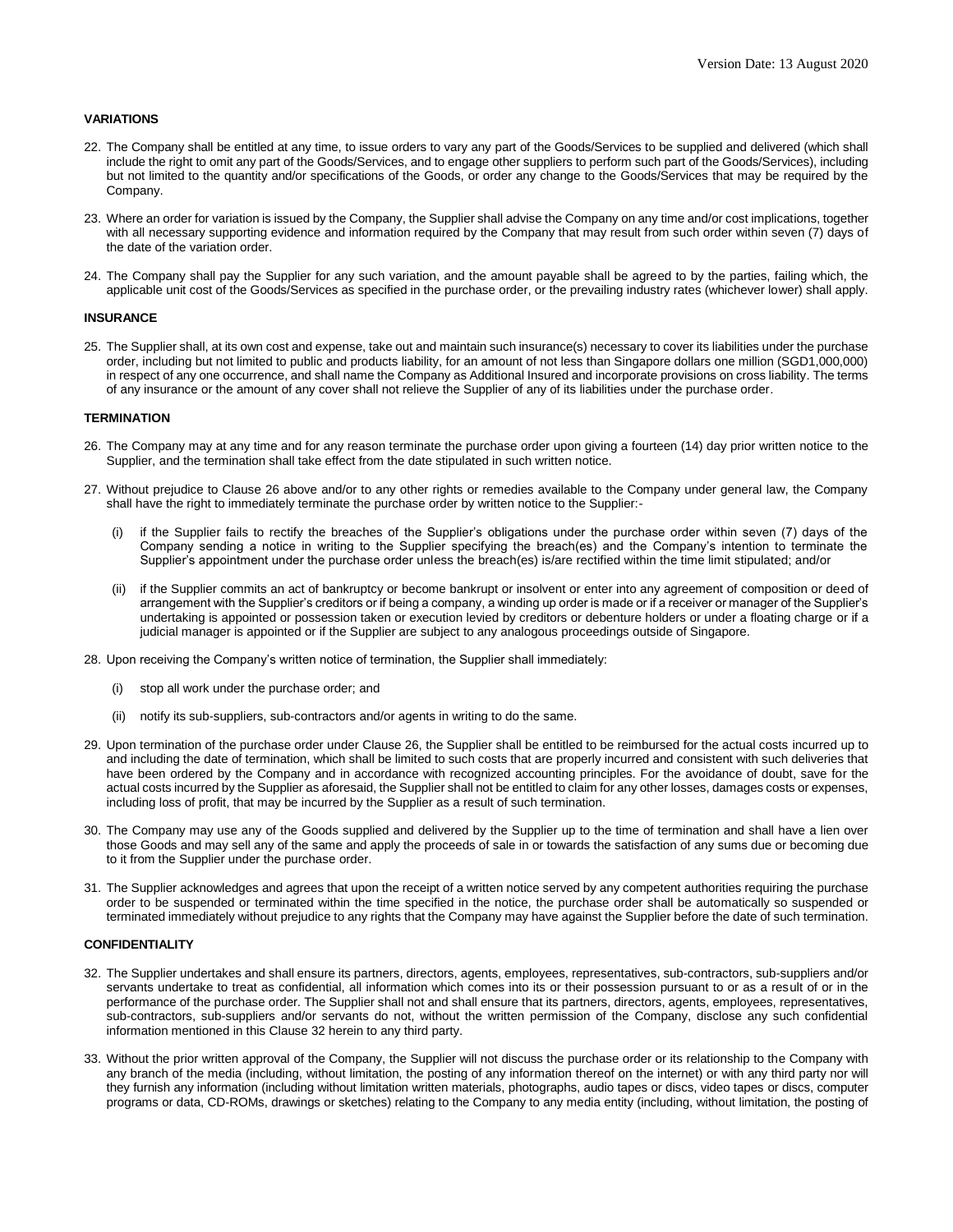any information thereof on the internet) or third party. The Supplier will not use the Company's name or its association with the Company in any form or advertising or promotions (including, without limitation, the posting of any information thereof on the internet) without the prior written consent of the Company.

34. The operation of Clauses 32 to 34 herein shall survive the termination of the purchase order without limit in point of time but shall cease to apply to information or knowledge which may properly come into the public domain through no fault of the Supplier.

#### **INTELLECTUAL PROPERTY**

- 35. Any and all patents, designs, design rights, trademarks, trade names, copyrights and all other intellectual property rights (whether registered or not) (the "**Intellectual Property**") in all drawings, designs, plans, specifications or other documents (the "**Company Materials**") given by the Company to the Supplier to enable the Supplier to fulfill its obligations under the purchase order shall be used exclusively by the Supplier for the purchase order. For the avoidance of doubt, the Company Materials shall be deemed confidential.
- 36. Insofar as any of the Goods/Services are manufactured/provided using the Company Materials, the Supplier shall not be permitted to disclose or provide any information on these Goods/Services to third parties without the prior written consent of the Company.
- 37. The Supplier hereby warrants that it is the sole and unencumbered owner of the Intellectual Property in the drawings, designs, plans, reports, specifications, samples, prototypes or other documents related to the Goods/Services that it makes available for the purpose of performing its obligations under the purchase order (the "**Supplier's Materials**"), and that none of the same or the use thereof as contemplated under the purchase order infringes the Intellectual Property of any third party. The Supplier shall be deemed to have given to the Company a perpetual, transferable, non-exclusive, royalty-free licence to copy, use and communicate the Supplier's Materials.
- 38. The Supplier undertakes to indemnify and keep the Company and its directors, officers, employees, affiliates, subsidiaries, and/or agents harmless from and against any liabilities, damages, losses, costs, expenses, proceedings, suits and/or other consequences arising from any allegation or claim that a third party's Intellectual Property or other right has been infringed by the Supplier's Materials and/or any part or use thereof pursuant to the purchase order.
- 39. The Company shall own the Intellectual Property in all drawings, designs, plans, specifications or other documents created by the Supplier, its partners, directors, agents, employees, representatives, sub-contractors, sub-suppliers and/or servants pursuant to the purchase order (the "**New Intellectual Property**"). The Supplier shall, and shall procure that its partners, directors, agents, employees, representatives, sub-contractors, sub-suppliers and/or servants execute all formal documents necessary or desirable in order to assign to the Company all New Intellectual Property at no cost to the Company.

#### **NOTICES**

40. Any notice, request, demand or other communication to be given or served by a party under the terms of this purchase order must be in writing and shall be delivered by personal delivery, , registered post or facsimile transmission to any of the addresses specified in the purchase order and/or parties' registered addresses and/or such other address or facsimile number as either party may direct, from time to time, by written notice given to the other, and shall be deemed to be duly served and received, at the time of delivery as evidenced by relevant documentation, and if delivered outside office hours, it shall be deemed to be served and received on the next business day.

# **PERSONAL DATA PROTECTION**

- 41. In furtherance of its performance and obligations under the purchase order, the Supplier may disclose information that constitutes personal data as defined by the Personal Data Protection Act (Cap. 26) ("**PDPA**") to the Company. The Supplier undertakes and warrants that it will obtain all necessary consents for the Company to collect, use and disclose such personal data for the purposes contemplated in the purchase order.
- 42. When dealing with personal data received from the Company, the Supplier shall only use and/or disclose personal data (i) in accordance with the purposes for which the Company disclosed the personal data; (ii) in accordance with the instructions of the Company; and (iii) in such manner that ensures the Company's compliance with the PDPA. The Supplier shall also comply with the PDPA, its regulations and guidelines and any reasonable request of the Company. The Supplier shall also implement control measures for the protection of personal data received from the Company including, but not limited to, setting passwords for files containing personal data, and restricting access of personal data on a "need-to-know" basis. In the event of any known unauthorised, unlawful, and/or unintended use, access, disclosure, alteration, loss, or destruction of personal data received from the Company, the Supplier shall immediately notify the Company and cooperate with the Company's requests to investigate and remediate such incidents and provide appropriate response and redress.

#### **LAW AND DISPUTE RESOLUTION**

- 43. The law governing the purchase order and any action commenced hereunder shall be the law of Singapore, without regard to principles of conflicts of laws.
- 44. The parties agree to submit to the exclusive jurisdiction of the courts of Singapore in respect of all matters arising out of the purchase order.

# **SEVERABILITY**

45. If any provision of the purchase order is held to be invalid, illegal or unenforceable for any reason, such provision shall be severed and the remaining provisions of the purchase order shall continue in full force and effect.